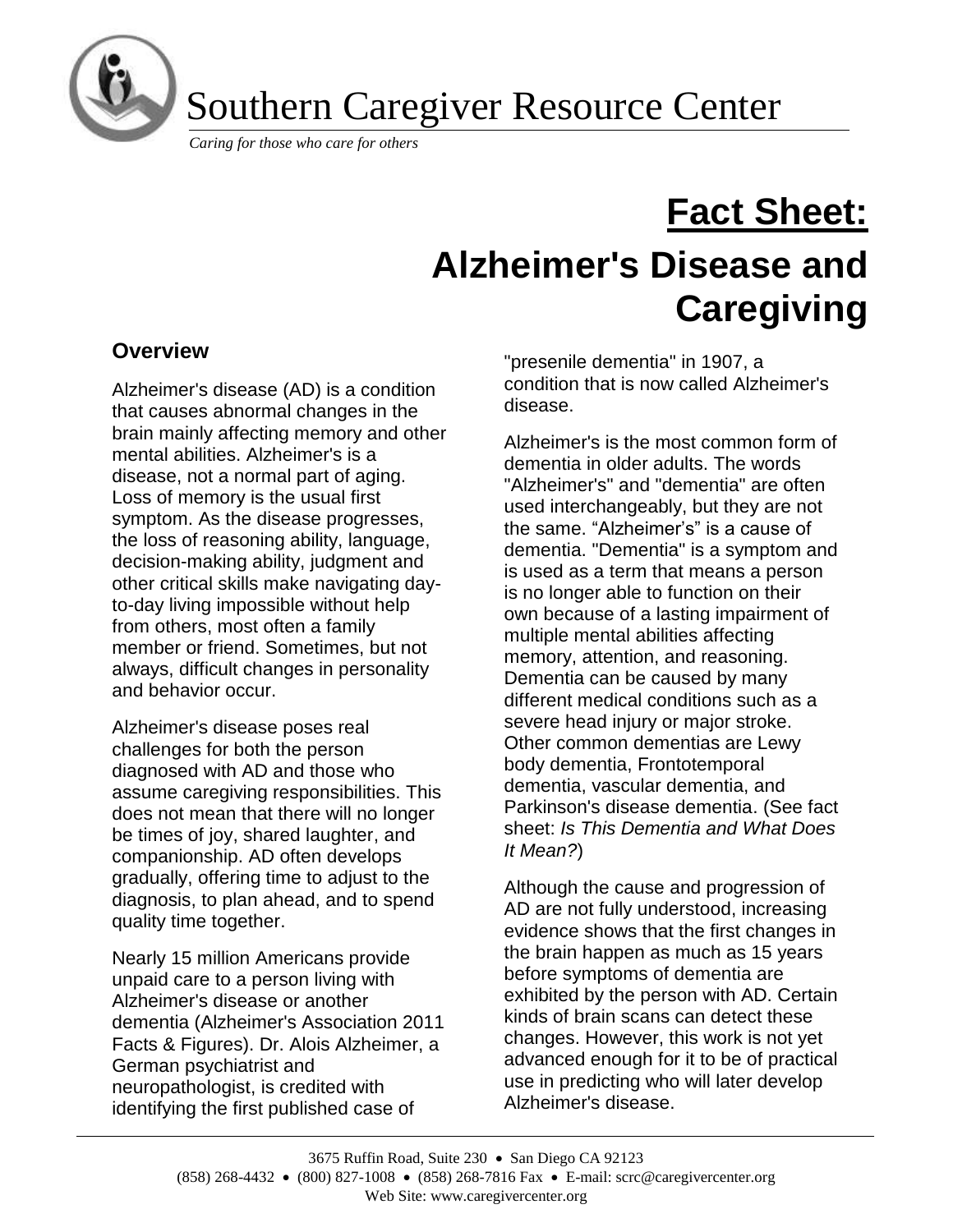The prevention of Alzheimer's disease is a popular topic in the media. A number of non-medical, life-style practices are recommended for possible prevention, for a healthy way to manage the disease, and for general age-related well-being. There is evidence, but no documented proof, that mental stimulation (brain games), exercise (like walking, swimming, yoga), social activities, and a healthy diet (fruit, vegetables and foods high in antioxidants) may help.

However, there is a great deal of evidence that small strokes are common in people with Alzheimer's disease, which only make AD symptoms worse. Given what we know about stroke prevention, maintaining healthy blood pressure, avoiding diabetes or managing it well, keeping cholesterol down, and not smoking are four key things you can do to lower your risk.

This disease can appear as young as age 30 but is typically diagnosed after age 60. Risk of having the disease increases with age. By age 90, as much as 40% of the population may be affected. The genetics of AD are complex, and knowledge is changing rapidly. Except for a small percent of families where a single gene causes the disease, having a family member with AD increases your risk only moderately. Alzheimer's disease is reported to be the sixth leading cause of death in the U.S.

# **Symptoms**

People with AD may show symptoms of the disease three to five years before diagnosis. This period, when changes are present but the full-blown disease is absent is called "mild cognitive

impairment" or MCI. It is important to understand that not everyone with MCI goes on to develop AD. In fact, as many as 40--50% may never develop the disease. (See fact sheet: *Mild Cognitive Impairment (MCI)*.) Early problems are often seen as normal changes due to aging, and only in retrospect do caregivers see that symptoms have been occurring for several years. Although on average individuals survive four to eight years once diagnosed, living for 20 years is not all that unusual. For ease in understanding the changes that occur as the disease progresses, AD is generally divided into three stages: early, middle and late. However, the development of symptoms in an individual will differ from person to person as will the progression of symptoms.

# **Diagnosis and Science of Alzheimer's Disease**

At present, there is no single test that leads to a diagnosis of AD. The doctor first needs to establish that the memory loss is abnormal and that the pattern of symptoms fits AD. This sometimes requires specialized memory testing. The doctor then needs to rule out other illnesses that can cause the same symptoms. For example, similar symptoms can be caused by depression, malnutrition, vitamin deficiency, thyroid and other metabolic disorders, infections, side effects of medications, drug and alcohol abuse or other conditions. If the symptoms are typical of AD and no other cause is found, the diagnosis is made. In the hands of a skilled doctor, this diagnosis is very accurate.

An evaluation for Alzheimer's disease is often requested by a family member or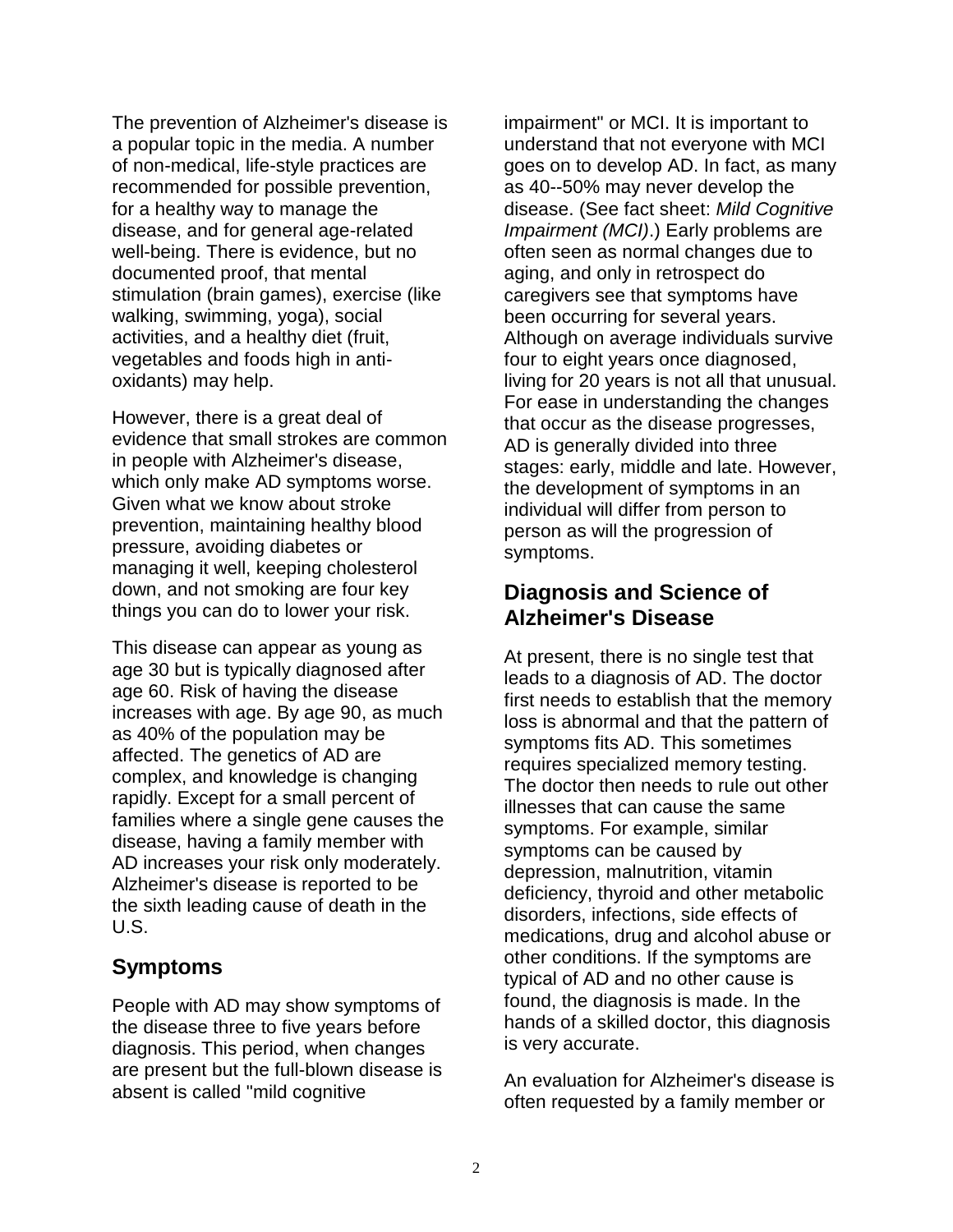friend who notices memory problems or unusual behavior. The doctor typically begins the evaluation by taking a health history and by performing a physical examination as well as evaluating the patient's cognitive abilities (mental processes of perception, memory, judgment, and reasoning). This approach can help the doctor determine whether further testing is needed. A primary care physician may refer a patient for more extensive examination in a designated Alzheimer's diagnostic center or by a neurologist, dementia or geriatric specialist. This examination will likely include a thorough medical evaluation and history, blood tests and brain scans (MRI or PET), followed by extensive neurological and neuropsychological assessments. A dementia evaluation should include interviews with family members or others who have close contact with the person being evaluated.

Rapid scientific progress is being made in identifying "biomarkers" of AD. Biomarkers are abnormal findings in blood or cerebrospinal fluid (CSF) or on brain scans that are markers of AD. There is strong evidence that special tests of the CSF may be useful diagnostically. It is also possible now to see amyloid, a key abnormal protein in AD, in the brain using PET scans. As knowledge advances, these tests may come into clinical use. Even now, however, it is clear that tests are not good enough to diagnose AD on their own. The diagnosis will still depend on a skilled and thorough evaluation.

# **Treatment After Diagnosis**

No one fully understands what causes Alzheimer's disease yet, and there is currently no cure. Considerable

progress has been made by researchers in recent years though including the development of several medications for early-stage AD, which can help improve cognitive functioning for awhile.

Three main drugs, donepezil (Aricept), rivastigmine (Exelon), and galantamine (Reminyl) have proved beneficial in improving memory with limited side effects, usually gastro-intestinal upset. Exelon comes in a patch form, which is helpful for people who have trouble swallowing pills. Unfortunately, these drugs are not effective for everyone, and their effectiveness is limited to the early and middle stages of AD. Another drug, memantine HCl (Namenda), is also prescribed to help delay the progression of AD and is often used in combination with the above drugs. A doctor may also prescribe medications to help reduce agitation, anxiety, and unpredictable behavior as well as to improve sleeping patterns and to treat depression.

New medications are developed and tested regularly. People interested in participating in clinical trials should discuss the pros and cons with their physician and family. Information on clinical drug trials and other research is available from the Alzheimer's Disease Education and Referral Center (ADEAR) and FCA's Research Registry.

Regular care from a physician is important. Major, sudden changes in mental status can be the main symptom of important treatable conditions such as a urinary tract infection (UTI), pneumonia, or even a bone fracture. If the physician knows the patient, he or she can quickly recognize a change in mental status. But if they are presented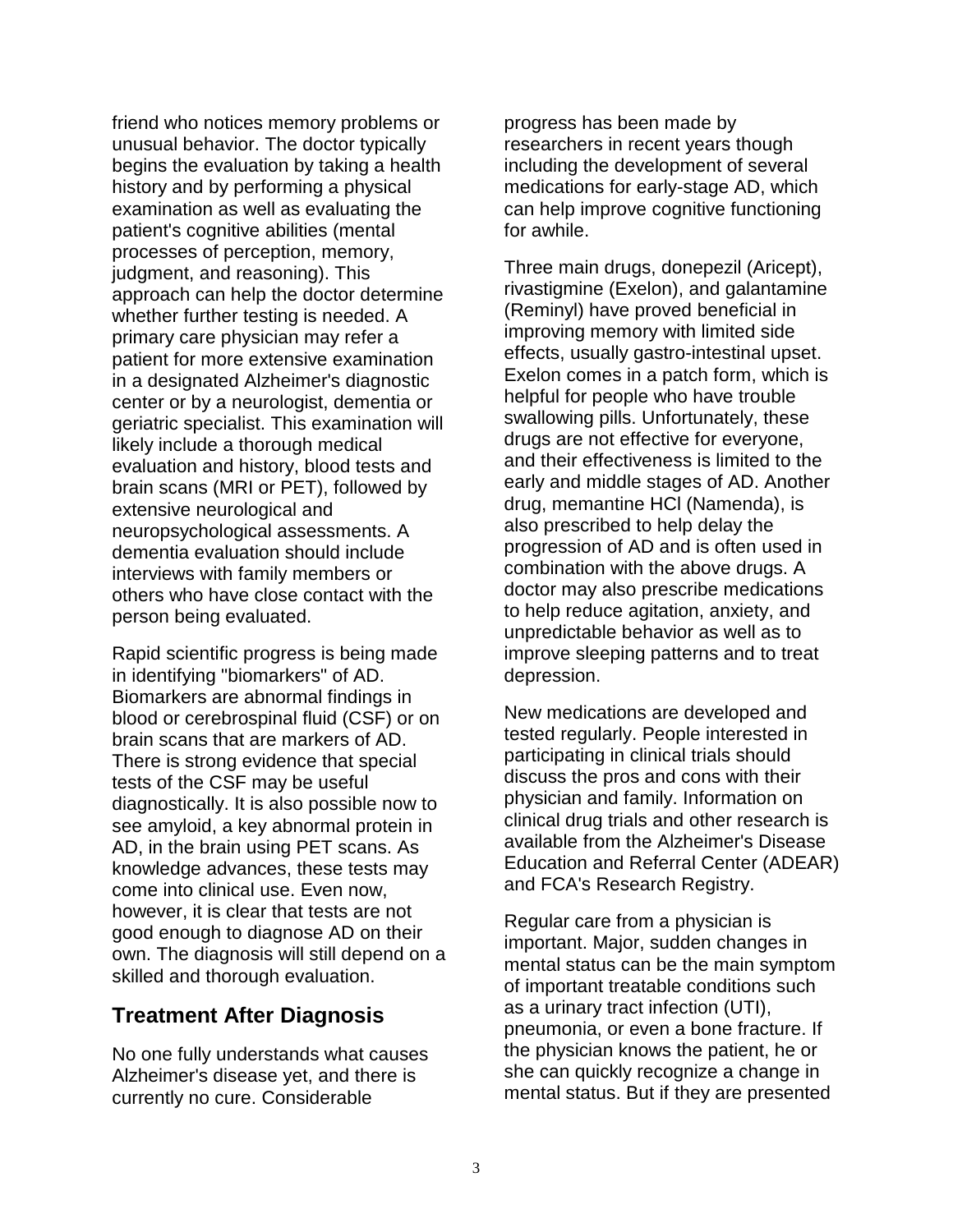with a demented patient that they have not seen in years, it can be extremely difficult to know whether anything has changed, and the proper workup may not be initiated.

# **Caring for Someone with Alzheimer's Disease**

Alzheimer's disease is called a family disease because the chronic stress of watching a loved one slowly decline affects everyone. An effective treatment will address the needs of the entire family. Caregivers must focus on their own needs, take time for their own health, and get support and respite from caregiving regularly to be able to sustain their well-being during this caregiving journey. Emotional and practical support, counseling, resource information, and educational programs about Alzheimer's disease all help a caregiver provide the best possible care for a loved one.

Absolutely the easiest thing for someone to say and the hardest thing to accept is the advice to take care of yourself as a caregiver. As stated by one caregiver, "The care you give to yourself is the care you give to your loved one." It is often hard to see beyond the care tasks that await you each morning.

Through training, caregivers can learn how to manage challenging behaviors, to improve communication skills, and to keep the person with Alzheimer's safe. Research shows that caregivers experience lower stress and better health when they learn skills through caregiver training and participate in a support group(s) (online or in person). Participation in these groups can allow

caregivers to care for their loved one at home longer.

When you're starting out as a family caregiver, it's hard to know where to begin. Perhaps you've only recently realized that a loved one needs assistance and is no longer as selfsufficient as he or she once was. Or, perhaps there has been a sudden change in their health.

Now it is time to take action and to take stock of the people, services and information that will help you provide care. The earlier you get support, the better.

The resources listed at the end of this fact sheet will help you locate local training classes and support groups. (See fact sheets: *Caregiver's Guide to Understanding Dementia Behaviors* and *Dementia, Caregiving and Controlling Frustration.*)

The role of the caregiver changes over time as the needs of the person with AD change. The following table offers a summary of the stages of AD, what kinds of behaviors to expect, caregiving information, and recommendations related to each stage of the disease.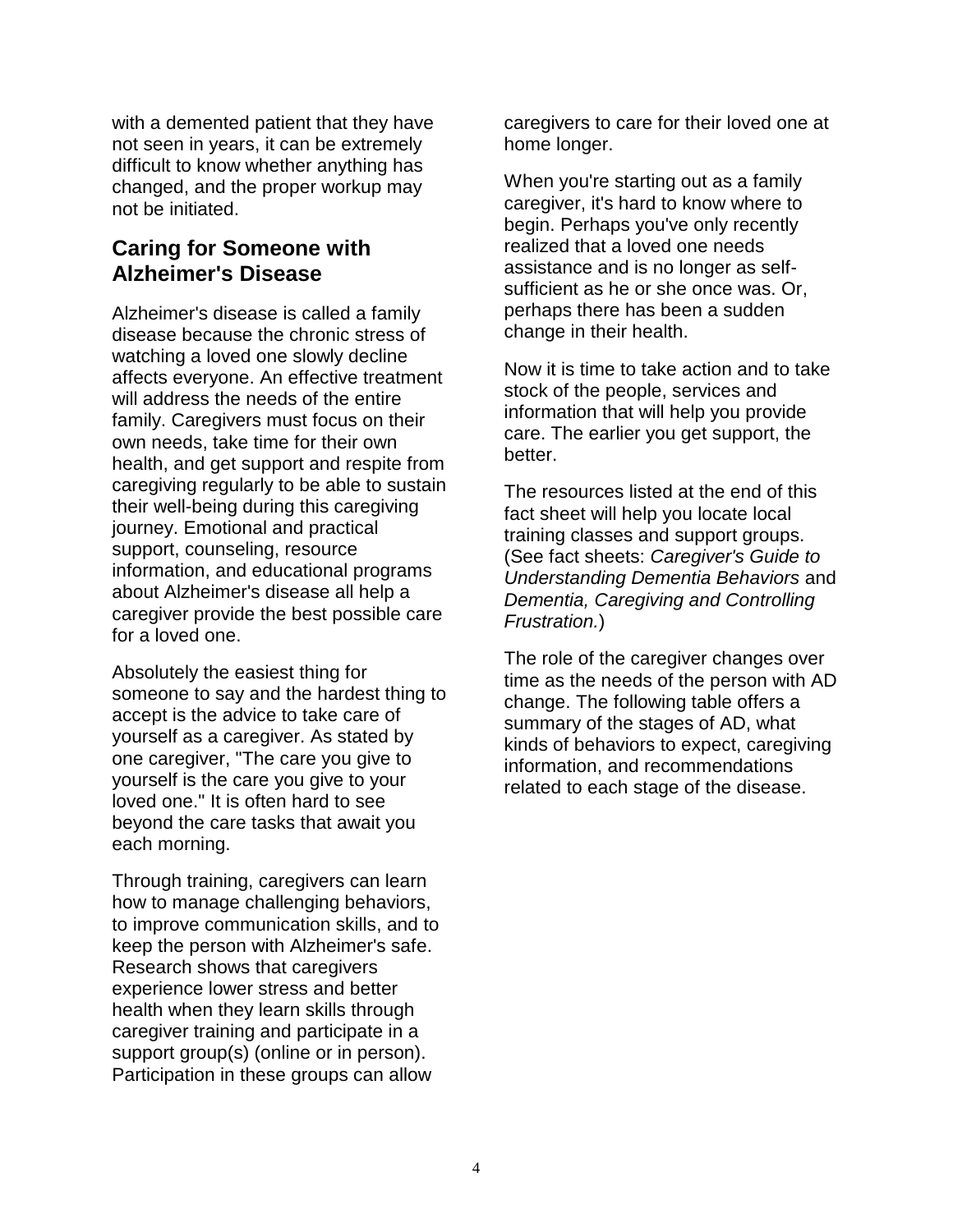| <b>Early-Stage Alzheimer's</b>                                                                                                                            | <b>Early Stage Caregiving</b>                                                                                                                                                                                                                       |
|-----------------------------------------------------------------------------------------------------------------------------------------------------------|-----------------------------------------------------------------------------------------------------------------------------------------------------------------------------------------------------------------------------------------------------|
| Trouble remembering recent<br>events or conversations, or the<br>month or day of the week                                                                 | During the early stage, both the caregiver and the<br>individual with AD will want to take time to adjust<br>to the diagnosis and to make plans for the future:                                                                                     |
| Asking the same question over<br>and over or repeating stories                                                                                            | <b>Learning:</b> The more you know about AD,<br>the easier it will be for you as a caregiver.<br>Learn as much as you can about the early<br>and middle stages of AD, don't worry                                                                   |
| Loss of ability to manage<br>finances, or making mistakes<br>in writing checks                                                                            | about the late stage yet. Finding other<br>caregivers to talk to can also be a great<br>way to learn about and make sense of<br>your own experience. One of the most                                                                                |
| Withdrawal from social<br>$\bullet$<br>situations and general apathy,<br>or trouble initiating an activity                                                | difficult things to learn is to differentiate<br>between the disease and your loved one.<br>Particularly in the early stage, caregivers<br>may find themselves thinking, "He's doing                                                                |
| Cooking and shopping become<br>$\bullet$<br>more difficult; pans may be left<br>to burn on the stove, and food<br>may be forgotten in the<br>refrigerator | this to spite me!" or "She is just being<br>lazy." In these cases, the behavior that is<br>upsetting to the caregiver is usually a<br>result of the disease process, not an<br>attempt by the person with AD to hurt or<br>frustrate the caregiver. |
| Poor judgment--difficulty<br>$\bullet$<br>making wise decisions; may be<br>easily swayed by others                                                        | <b>Emotional Support: A diagnosis of AD</b><br>$\bullet$<br>can be a heart-wrenching experience for<br>both the person diagnosed and the<br>caregiver. The person with AD may not<br>remember or may not admit to having the                        |
| Tendency to lose things or<br>forget where they are when<br>they are "put away carefully"                                                                 | disease or ever being told they have<br>Alzheimer's. Trying to convince them<br>otherwise is fruitless and frustrating for the<br>caregiver. The caregiver needs to get                                                                             |
| May become disoriented in<br>familiar surroundings or get<br>lost easily                                                                                  | appropriate emotional support through<br>counseling, a support group, or other<br>family members. The goal is to establish a<br>system of emotional support that will grow<br>and change with you as your caregiving                                |
| Driving ability is compromised;<br>unfamiliar driving routes or<br>driving in an unfamiliar place<br>will prove difficult                                 | role and the emotional challenges change.<br>Depression is common in caregivers of<br>people with AD, which should be<br>addressed.                                                                                                                 |
| Denial that anything is wrong                                                                                                                             | <b>Family Roles:</b> As the disease progresses,<br>it will be harder for the person with AD to<br>fulfill the roles they have typically played in                                                                                                   |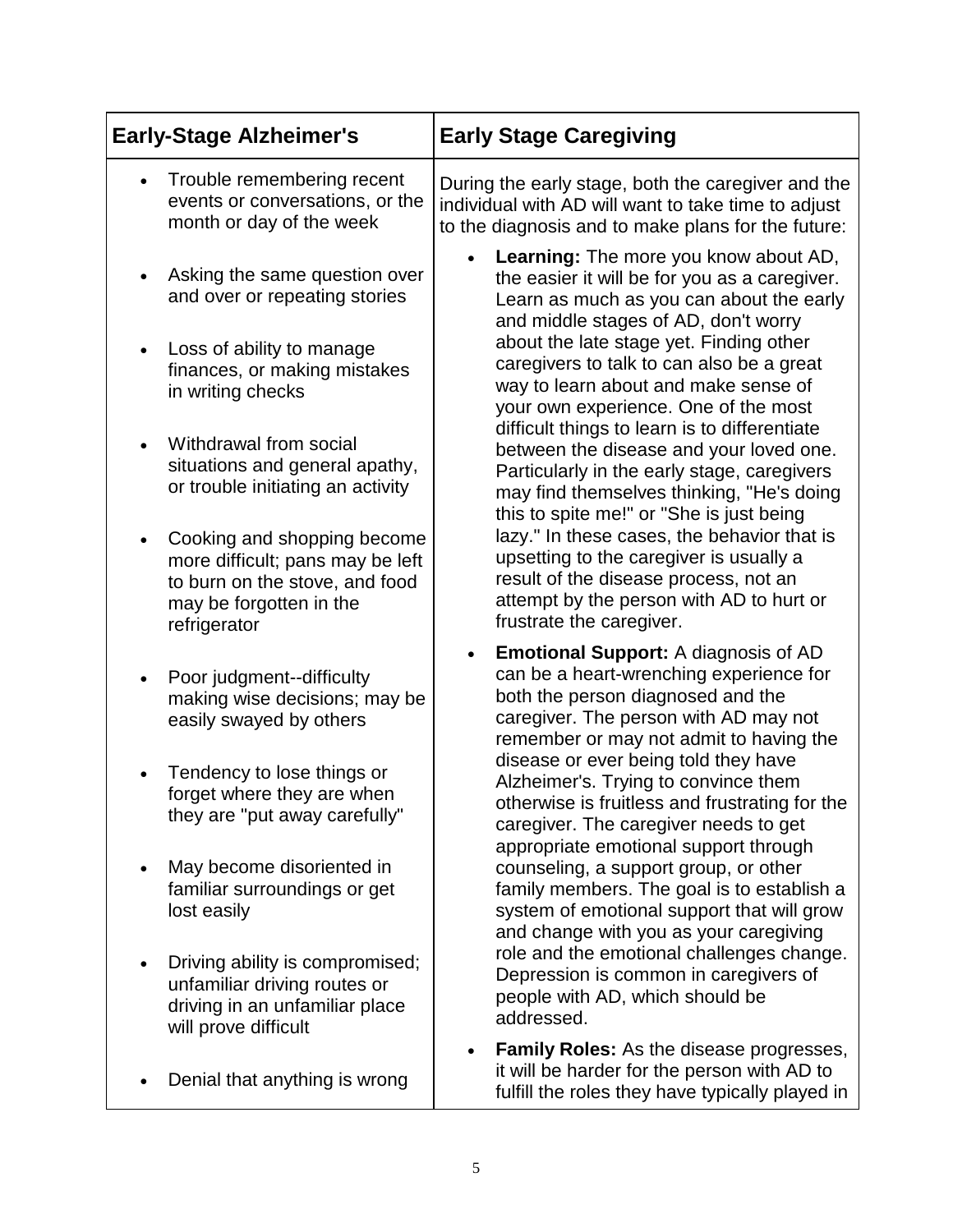the family. For example, if he or she was the only driver in the family, it will be important for family members to find alternative means of transportation; e.g., learning how to drive, recruiting volunteer drivers from among family and friends, using public transportation or paratransit. If the person with AD customarily prepared all of the meals, now is the time for the caregiver to begin learning how to cook. If the person with AD was in charge of household finances, someone else will need to assume this role. Focusing on these issues early will allow the person with AD to help the caregiver prepare for the future.

- **Finances:** AD can be a costly disease. It is important to begin mapping out strategies for meeting the increasing financial demands placed on the family as the disease progresses. Financial planning should include reviewing your insurance coverage; e.g., health, disability, and longterm care. Be aware that Medicare does not pay for long-term care or custodial care. Medi-Cal, the safety net for those living on a limited income, does provide coverage for those who qualify. Health insurance counseling is available free to seniors. To locate help in your community, call the Eldercare Locator at website: eldercare.acl.gov.
- **Legal:** Eventually the person with AD will need help making medical decisions and financial decisions and in making all sorts of important personal decisions such as who will provide for their care. Legal documents should be completed as early as possible in the disease process, even prior to a diagnosis. Waiting too long may result in the person no longer being deemed capable of signing legal documents. A Power of Attorney for Finances and Power of Attorney for Healthcare (Advanced Health Care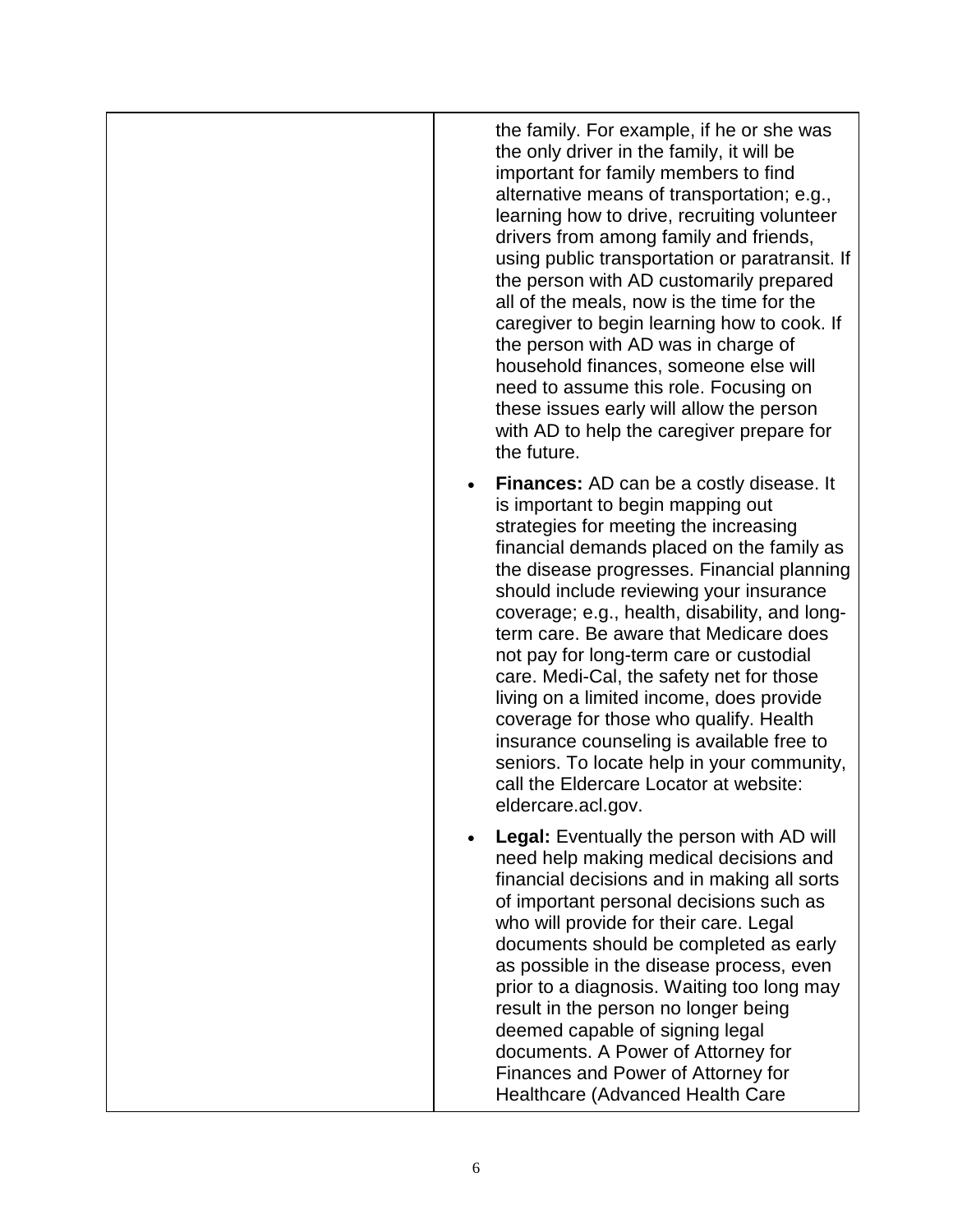|                                                                                                                                                                                                                                                                                                                                                                                                | Directive) can ensure that the person with<br>AD is cared for by trusted family members<br>or friends. Without these documents,<br>caregivers may have to petition for<br>conservatorship through court proceedings<br>in order to get the right to make decisions<br>on behalf of the person with AD. The<br>family may also lose access to bank<br>accounts if a member is not co-named on<br>the account(s). Clear legal documentation<br>can help prevent someone from attempting<br>to take advantage of or lay claim to<br>financial resources for their personal gain.<br>Free and low-cost legal services are<br>available to seniors. See the resource<br>section of this fact sheet for organizations<br>that can help with legal issues. |
|------------------------------------------------------------------------------------------------------------------------------------------------------------------------------------------------------------------------------------------------------------------------------------------------------------------------------------------------------------------------------------------------|-----------------------------------------------------------------------------------------------------------------------------------------------------------------------------------------------------------------------------------------------------------------------------------------------------------------------------------------------------------------------------------------------------------------------------------------------------------------------------------------------------------------------------------------------------------------------------------------------------------------------------------------------------------------------------------------------------------------------------------------------------|
| <b>Middle-Stage Alzheimer's</b>                                                                                                                                                                                                                                                                                                                                                                | <b>Middle-Stage Caregiving</b>                                                                                                                                                                                                                                                                                                                                                                                                                                                                                                                                                                                                                                                                                                                      |
| Difficult behaviors emerge often, but<br>not always. Common examples<br>include:<br>Anger, suspicion, overreacting,<br>and paranoia; e.g., believing<br>that family members are<br>stealing money, or a spouse is<br>having an affair.<br>More repetition of questions or<br>statements.<br>Wandering or sundowning; i.e.,<br>restlessness or agitation in the<br>late afternoon and evenings. | During the middle stage of AD, the caregiver's<br>role will expand to full time. Keeping the person<br>with AD safe will become a priority. Both the<br>person with AD and the caregiver will need help<br>and support.<br><b>Dealing With Challenging Behaviors:</b><br>We often use intuition to help us decide<br>what to do. Unfortunately, dealing with<br>Alzheimer's disease and other dementias<br>is counter-intuitive; i.e., often the right thing<br>to do is exactly opposite of what seems<br>like the right thing to do. (See FCA's<br>article: Ten Real-life Strategies for<br>Dementia Caregiving.)                                                                                                                                 |
| Fear of bathing.<br>Eating problems, table<br>manners decline.<br>Involuntary leakage of urine<br>(incontinence) or having urine<br>"accidents."<br>Hoarding belongings,<br>especially paper.<br>Inappropriate sexual behavior.                                                                                                                                                                | <b>Emotional Support: People caring for</b><br>loved ones with AD frequently feel<br>isolated, and feelings of grief and loss<br>surface as the person they are caring for<br>changes. (See fact sheet, Caregiving and<br>Ambiguous Loss.) Getting emotional<br>support from professionals, family, friends,<br>and/or a support group as well as taking<br>periodic breaks from the responsibilities of<br>caregiving is crucial to the mental and<br>physical health of caregivers. Be sure to                                                                                                                                                                                                                                                    |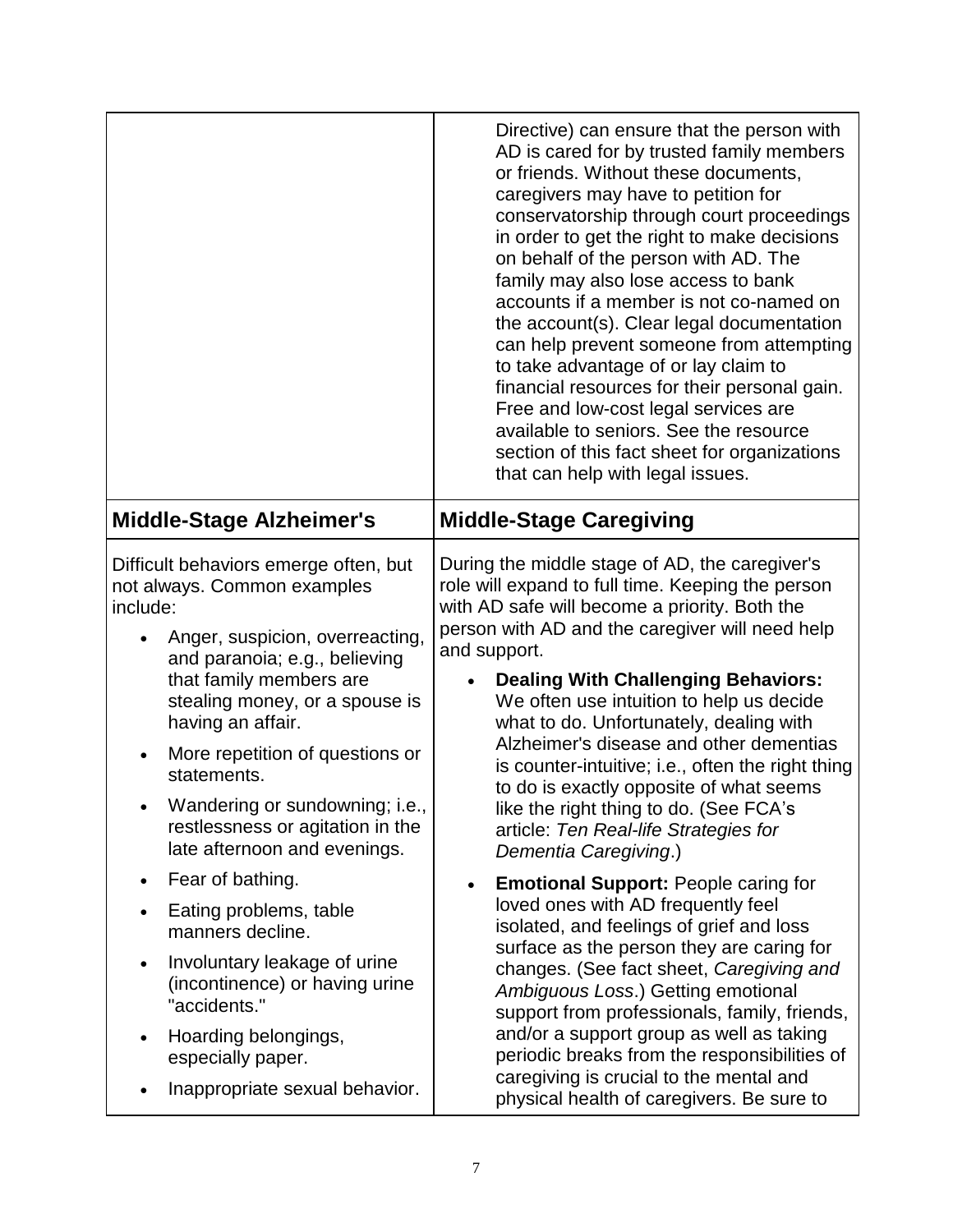- Violent behavior hitting, shouting, arming themselves for protection.
- Will go from needing help choosing clothes and remembering to change clothes to needing help getting dressed.
- Will progress from needing reminders regarding personal care to needing help bathing, taking medication, brushing teeth, shaving, brushing hair, toileting, etc.
- Increased difficulty with verbal expression and comprehension, particularly when trying to name items.
- Spatial problems; e.g., having trouble finding their way, sometimes even at home.
- Loss of reading, writing, and arithmetic abilities; difficulty following the story line of a television show.
- Loss of coordination often leading to shuffling feet or gait problems.
- Will need care or supervision, possibly for 24 hours a day.
- May lose the ability to recognize family and friends at times.

speak to your physician if you feel depressed or anxious.

- **Respite Care:** Caregivers need a regular break or "respite" from providing care and assistance. Respite care includes in-home help (another family member, a neighbor, friend, hired caregiver, or volunteer caregiver) and out of home help (adult day care or a short stay in an assisted care facility). The "Family Care Navigator" on caregiver.org can help you locate the Area Agency on Aging, a source for your local community respite resources. (See fact sheet: *Caregiving at Home: A Guide to Community Resources* to learn about programs that can help ease the demands placed on the caregiver.)
- **Safety:** Creating a safe and comfortable environment is important. An occupational therapist or physical therapist can provide advice and help in making the home safer for both the caregiver and care recipient. Ask your physician, the local Alzheimer's Association, or the Area Agency on Aging for a referral to a professional who is experienced in home modification and assistive devices. For people with AD who are at risk of becoming lost outside of their home, the local police should be advised, and the person should register with the Alzheimer's Association's Safe Return program.
- **Medical Care:** The person with AD will need ongoing medical care both for AD and for any other health problems that might arise. Over time, the caregiver will be depended upon to help provide the status update to medical staff. Make sure there is a release of information noted in the medical chart of the patient so that the physician can speak freely with you. It is important to develop a positive relationship with the physician(s) and other health care professionals. You will need them to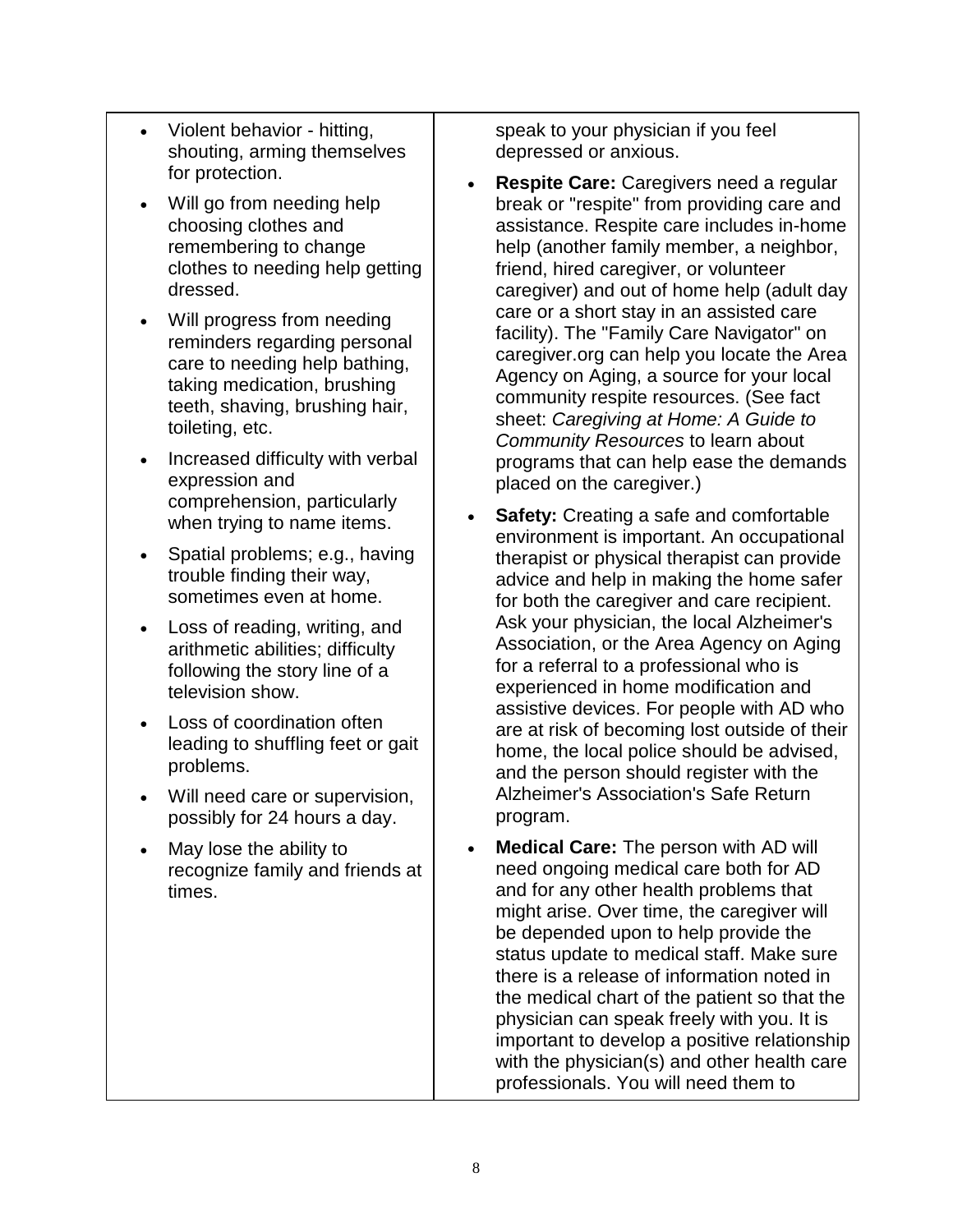|                                                                                                                                                          | understand your role as the caregiver, to<br>listen to your input, and to work with you<br>as a team member in providing appropriate<br>medical care.<br>The stress of caregiving can affect your<br>$\bullet$<br>health. Be sure to take care of yourself by<br>getting regular medical care for yourself. If<br>you need to be hospitalized or need time<br>off from your caregiving duties, emergency<br>respite care can be arranged. A caregiver<br>whose health is seriously affected may<br>need to look at alternative options for a<br>loved one such as a residential facility.                                         |
|----------------------------------------------------------------------------------------------------------------------------------------------------------|-----------------------------------------------------------------------------------------------------------------------------------------------------------------------------------------------------------------------------------------------------------------------------------------------------------------------------------------------------------------------------------------------------------------------------------------------------------------------------------------------------------------------------------------------------------------------------------------------------------------------------------|
|                                                                                                                                                          | <b>Planning for the Future: Many caregivers</b><br>wish to keep their loved one at home for as<br>long as possible. However, if more care or<br>a different type of care is needed than<br>what can be provided at home, residential<br>care is often the next best option. Many<br>assisted care facilities have programs<br>specifically designed for individuals with<br>dementia. Hiring in-home help is an<br>alternative to relocating your loved one to<br>a care facility. (For more information about<br>these next steps, see fact sheets: Home<br>Away from Home: Relocating Your Parents<br>and Hiring In-Home Help.) |
| <b>Late-Stage Alzheimer's</b>                                                                                                                            | <b>Late-Stage Caregiving</b>                                                                                                                                                                                                                                                                                                                                                                                                                                                                                                                                                                                                      |
| Loss of ability to communicate<br>Inability to recognize people,<br>places, and objects<br>Requires full assistance with<br>all personal care activities | <b>Placement:</b> Families caring for a loved<br>one with end-stage Alzheimer's should<br>give thoughtful consideration to placement<br>in a skilled nursing facility or dementia care<br>facility where adequate management and<br>supervision can be provided.                                                                                                                                                                                                                                                                                                                                                                  |
| Loses ability to walk<br>Loses ability to smile<br>Muscles may become<br>contracted<br>May lose ability to swallow<br>Seizures may occur                 | Hospice: Hospice services are designed<br>to support individuals at the end of life.<br>Services may include support groups,<br>visiting nurses, pain management, and<br>home care. Hospice services are usually<br>arranged through the treating physician<br>and are usually not available until the<br>physician anticipates that a person has<br>less than six months to live. Several                                                                                                                                                                                                                                        |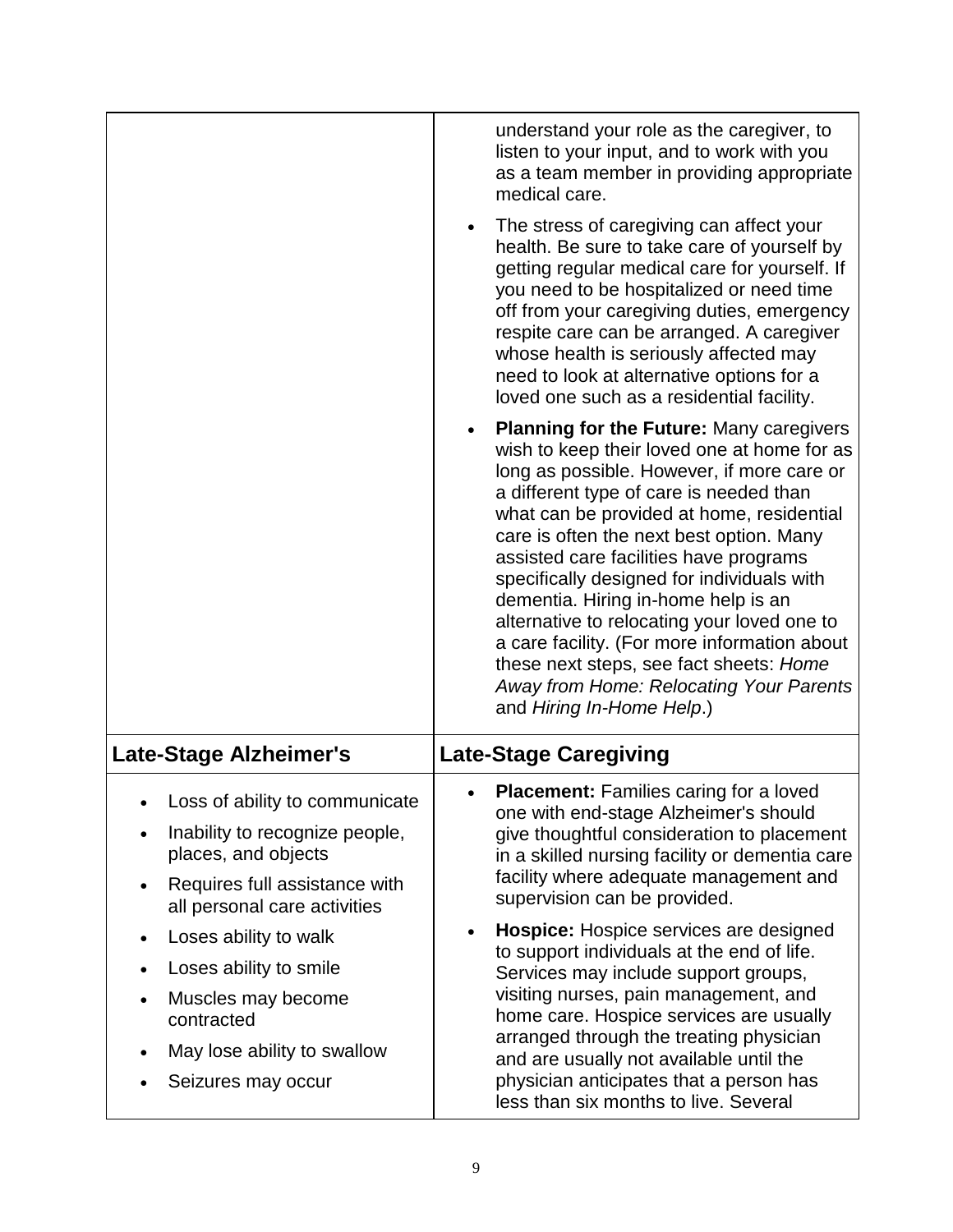- Weight loss
- Majority of time spent sleeping
- May exhibit a need to suck on items
- Incontinence of both bowel and bladder

Again, it's important to remember that the life-changing effects of Alzheimer's disease for both the person diagnosed with AD and those who assume caregiving responsibilities does not mean that there will no longer be times of joy. Although the challenges are real, the often slow progression of the disease offers time for shared laughter, intimacy, and social experiences. You will have opportunities to manage legal and financial issues in advance and adjust to the diagnosis so that you can make the most of your time together.

# **Resources**

### **Southern Caregiver Resource Center**

3675 Ruffin Road, Suite 230 San Diego, CA 92123 (858) 268-4432 | (800) 827-1008 (in CA) Fax: (858) 268-7816 E-mail: scrc@caregivercenter.org Web Site: www.caregivercenter.org

Southern Caregiver Resource Center offers free support services to family caregivers of adults with chronic and disabling conditions in San Diego and Imperial counties. Services include information and referral, needs assessments, care planning, family consultation, case management, individual counseling, legal and financial consultation, respite care, education and training, and support groups.

organizations specialize in helping families deal with the challenges involved in endof-life care. (See fact sheet: *Caregiving At Home: A Guide to Community Resources* and the advanced illness fact sheets including *Holding on and Letting Go*. Refer to the resource section at the end of this fact sheet for more information.)

### **Family Caregiver Alliance National Center on Caregiving** (415) 434-3388 | (800) 445-8106 Web Site: www[.caregiver.org](http://caregiver.org/)

E-mail: info@caregiver.org

Family Caregiver Alliance (FCA) seeks to improve the quality of life for caregivers through education, services, research and advocacy. Through its National Center on Caregiving, FCA offers information on current social, public policy and caregiving issues and provides assistance in the development of public and private programs for caregivers, as well as a toll-free call center for family caregivers and professionals nationwide.

## **Alzheimer's Association**

[www.alz.org](http://www.alz.org/)

Provides education, support and service for people diagnosed with Alzheimer's disease and related conditions.

#### **Alzheimer's Disease Education and Referral Center (ADEAR)** www.nia.nih.gov/alzheimers

The center provides information about Alzheimer's disease, current research and clinical trials.